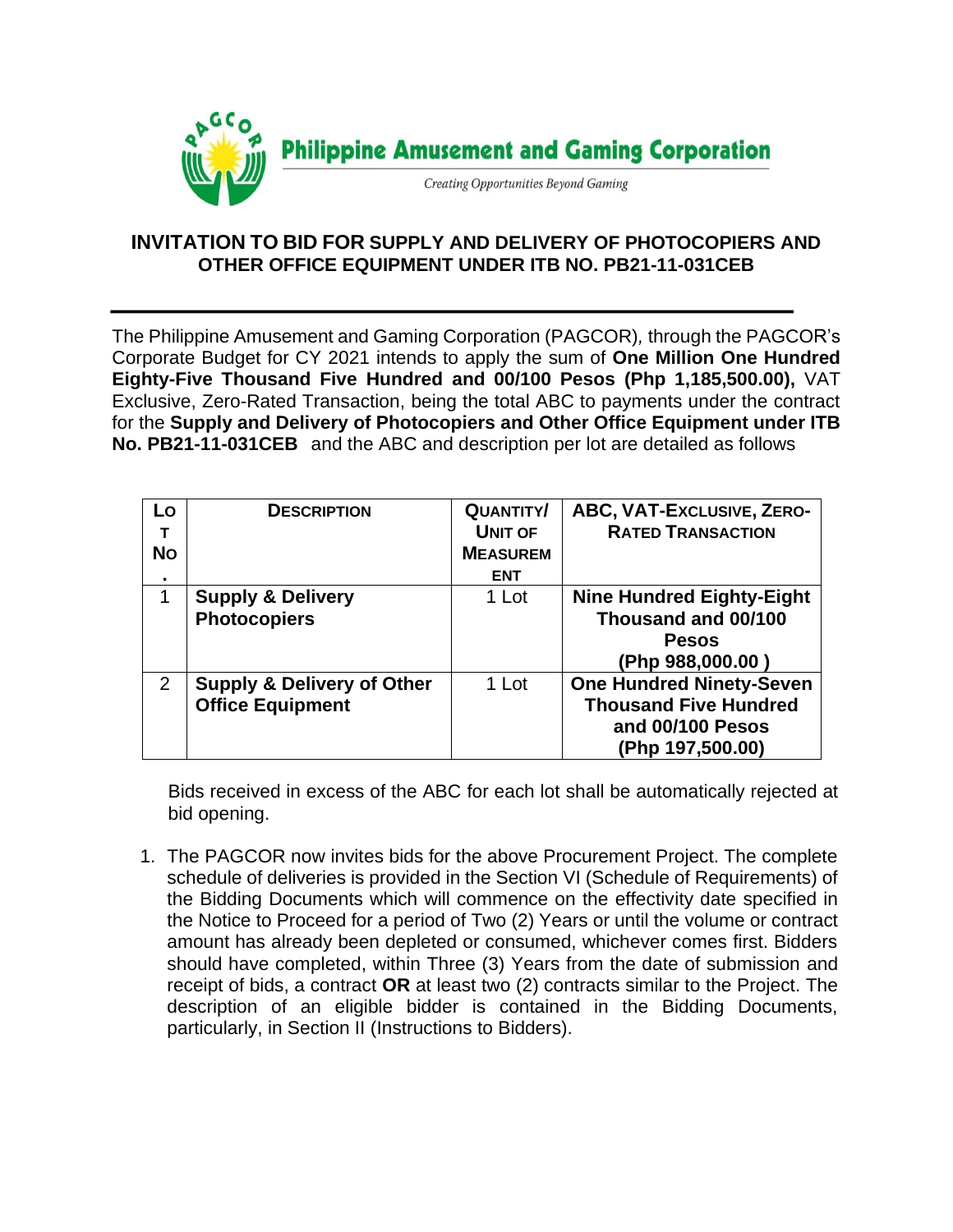2. Bidding will be conducted through open competitive bidding procedures using a non-discretionary "*pass/fail*" criterion as specified in the 2016 revised Implementing Rules and Regulations (IRR) of Republic Act (RA) No. 9184.

Bidding is restricted to Filipino citizens/sole proprietorships, partnerships, or organizations with at least sixty percent (60%) interest or outstanding capital stock belonging to citizens of the Philippines, and to citizens or organizations of a country the laws or regulations of which grant similar rights or privileges to Filipino citizens, pursuant to RA No. 5183.

- 3. Prospective Bidders may obtain further information from PAGCOR and interested bidders may inspect and obtain further information from the Procurement Section (PS), acting as the BAC Secretariat, of PAGCOR and/or inspect the Bidding Documents at the 3<sup>rd</sup> Floor, Casino Filipino-Cebu, Waterfront Cebu City Hotel and Casino, 1 Salinas Driver, Lahug, Cebu City during office hours of PAGCOR from 9:00 a.m. to 5:00 p.m..
- 4. A complete set of Bidding Documents may be acquired by interested Bidders on **November 30, 2021 to January 12, 2021** from the given address and website(s) below upon payment of the applicable fee for the Bidding Documents, pursuant to the latest Guidelines issued by the GPPB, based on the following schedule:

| <b>Approved Budget for the Contract</b> | <b>Cost of Bidding</b><br><b>Documents</b><br>(in Philippine Pesos) |
|-----------------------------------------|---------------------------------------------------------------------|
| 500,000.00 and below                    | 500.00                                                              |
| More than 500,000.00 up to 1 Million    | 1,000.00                                                            |

PAGCOR shall allow the bidder to present its proof of payment for the fees either in person, by facsimile, or through electronic means.

Prospective bidders may also download the Bidding Documents free of charge from **[www.pagcor.ph](http://www.pagcor.ph/)** and **www.philgeps.gov.ph** and may be allowed to submit bids provided that bidders pay the applicable fee of the Bidding Documents not later than the deadline for the submission and receipt of bids.

In effecting payment for the Bidding Documents, prospective bidders shall present either the Payment Slip, which may be secured from the PD, or a copy of this Invitation to Bid (ITB) to PAGCOR's Cashier, 3<sup>rd</sup> Floor, Casino Filipino-Cebu, Waterfront Cebu City Hotel and Casino, 1 Salinas Driver, Lahug, Cebu City.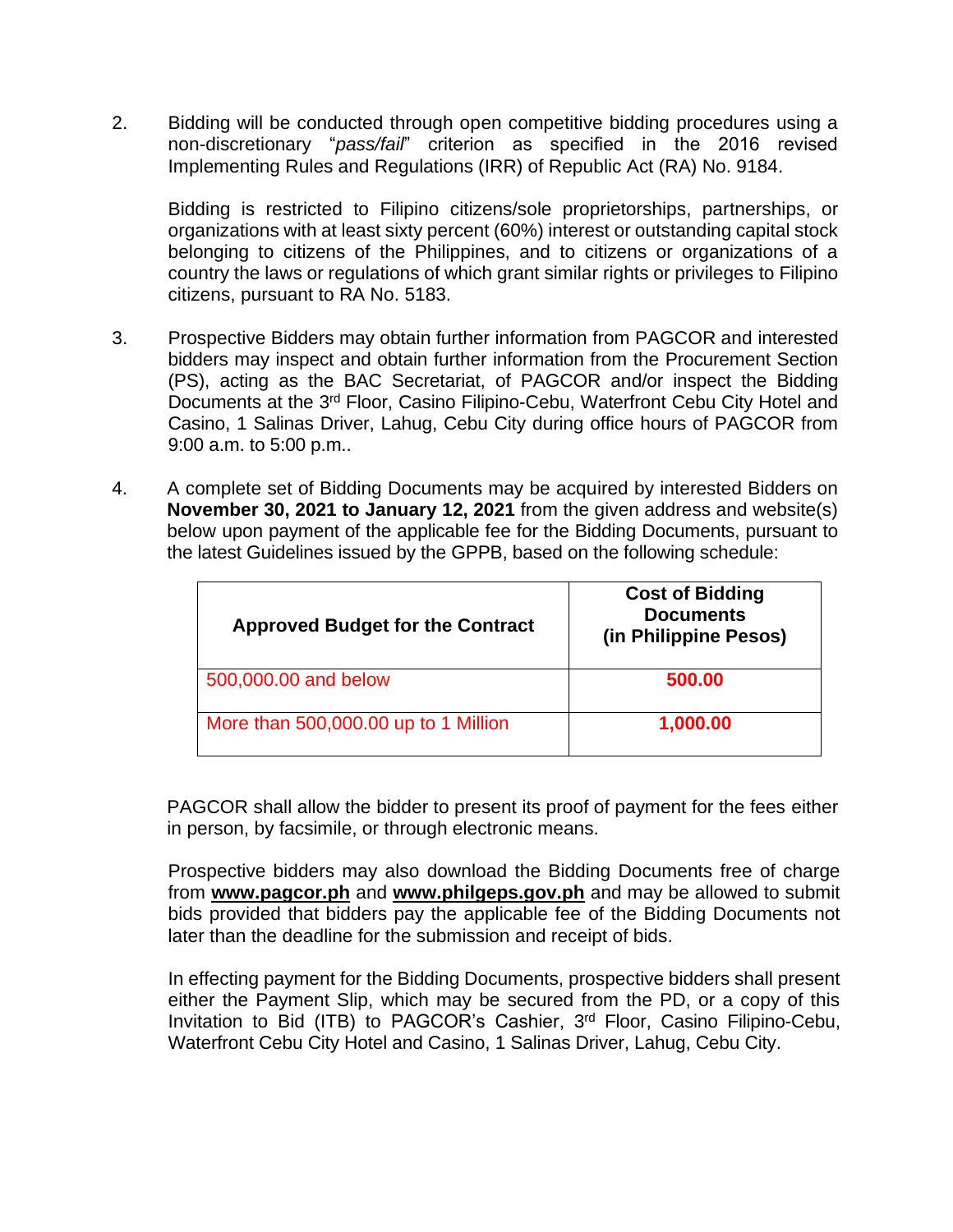- 5. The PAGCOR will hold a **Pre-Bid Conference on December 16, 2021 (Thursday), 2:00PM** at 3<sup>rd</sup> Floor Conference Room, Casino Filipino-Cebu, Waterfront Cebu City Hotel and Casino, 1 Salinas Driver, Lahug, Cebu City which shall be open to prospective bidders
- 6. Bids must be duly received by the BAC Secretariat through manual submission on or before **January 12, 2022 (Wednesday), 2:00pm at** 3 rd Floor Conference Room, Casino Filipino-Cebu, Waterfront Cebu City Hotel and Casino, 1 Salinas Driver, Lahug, Cebu City, which shall be open to prospective bidders. Late bids shall not be accepted.
- 7. All Bids must be accompanied by a bid security in any of the acceptable forms and in the amount stated in **ITB Clause 14**.
- 8. Bid opening shall be on **January 12, 2022 (Wednesday), 2:00pm** onwards at the 3<sup>rd</sup> Floor Conference Room, Casino Filipino-Cebu, Waterfront Cebu City Hotel and Casino, 1 Salinas Driver, Lahug, Cebu City, which shall be open to prospective bidders Bids will be opened in the presence of the bidders' representatives who choose to attend the activity.
- 9. Bidders shall bear all costs associated with the preparation and submission of their bids, and PAGCOR will in no case, be responsible or liable for those costs, regardless of the conduct or outcome of the bidding process.

Bidders should note that PAGCOR will accept bids only from those that have paid the applicable fee for the Bidding Documents.

PAGCOR assumes no responsibility whatsoever to compensate or indemnify bidders for any expenses incurred in the preparation of their bids.

In accordance with Government Procurement Policy Board (GPPB) Circular 06- 2005 - Tie-Breaking Method, the Bids and Awards Committee (BAC) shall use a non-discretionary and non-discriminatory measure based on sheer luck or chance, which is "DRAW LOTS," in the event that two (2) or more bidders have been postqualified and determined as the bidder having the Lowest Calculated Responsive Bid (LCRB) to determine the final bidder having the LCRB, based on the following procedures:

- a) In alphabetical order, the bidders shall pick one rolled paper.
- b) The lucky bidder who would pick the paper with a "CONGRATULATIONS" remark shall be declared as the final bidder having the LCRB and recommended for award of the contract.
- 10. The PAGCOR reserves the right to reject any and all bids, declare a failure of bidding, or not award the contract at any time prior to contract award in accordance